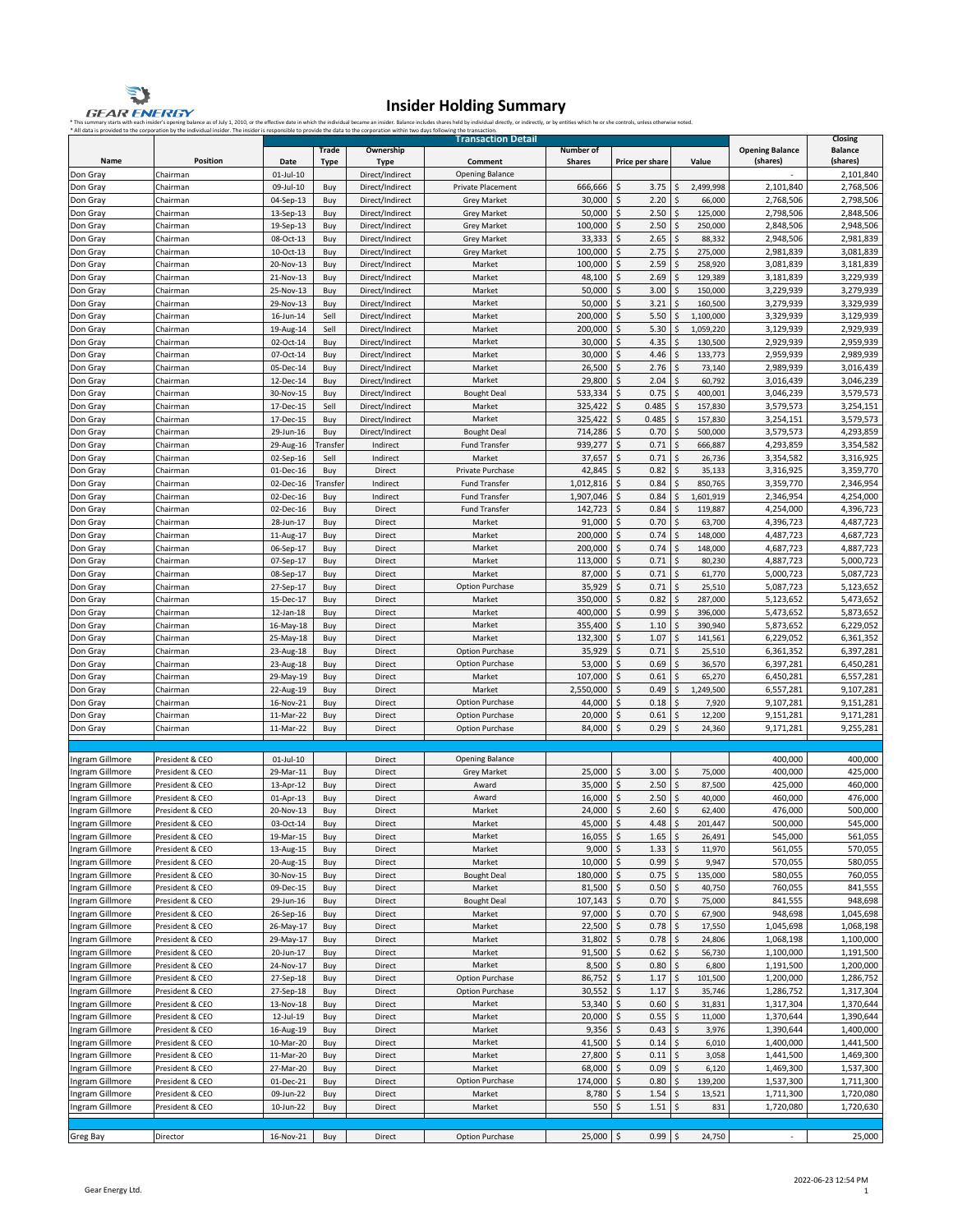|                                 |                 | <b>Transaction Detail</b> |              |                 |                        |                  |                                  |                                    | <b>Closing</b>           |                        |
|---------------------------------|-----------------|---------------------------|--------------|-----------------|------------------------|------------------|----------------------------------|------------------------------------|--------------------------|------------------------|
|                                 |                 |                           | <b>Trade</b> | Ownership       |                        | <b>Number of</b> |                                  |                                    | <b>Opening Balance</b>   | <b>Balance</b>         |
| <b>Name</b>                     | <b>Position</b> | <b>Date</b>               | <b>Type</b>  | <b>Type</b>     | Comment                | <b>Shares</b>    | Price per share                  | Value                              | (shares)                 | (shares)               |
| Greg Bay                        | Director        | 01-Mar-22                 | Buy          | <b>Direct</b>   | <b>Option Purchase</b> | 11,000           | Ś.<br>1.62                       | 17,820                             | 25,000                   | 36,000                 |
| Greg Bay                        | Director        | 17-May-22                 | Buy          | Direct          | <b>Option Purchase</b> | 15,000           | \$<br>1.52                       | 22,800                             | 36,000                   | 51,000                 |
|                                 |                 |                           |              |                 |                        |                  |                                  |                                    |                          |                        |
| <b>Harry English</b>            | Director        | 05-Jun-14                 | Buy          | <b>Direct</b>   | Market                 | 10,000           | \$<br>5.33                       | 53,300<br>$\zeta$                  | $\overline{\phantom{a}}$ | 10,000                 |
| Harry English                   | Director        | 30-Nov-15                 | Buy          | <b>Direct</b>   | <b>Bought Deal</b>     | 33,334           | $\zeta$<br>0.75                  | 25,001                             | 10,000                   | 43,334                 |
| <b>Harry English</b>            | Director        | 23-Aug-18                 | Buy          | Direct          | <b>Option Purchase</b> | 9,007            | \$<br>1.18                       | 10,628                             | 43,334                   | 52,341                 |
| <b>Harry English</b>            | Director        | 23-Aug-18                 | Buy          | Direct          | <b>Option Purchase</b> | 11,067           | \$<br>1.18                       | 13,059<br>\$                       | 52,341                   | 63,408                 |
| <b>Harry English</b>            | Director        | 18-Sep-18                 | Sell         | Direct          | Market                 | 20,074           | \$<br>1.12                       | 22,483                             | 63,408                   | 43,334                 |
|                                 |                 |                           |              |                 |                        |                  |                                  |                                    |                          |                        |
| <b>Scott Robinson</b>           |                 |                           |              |                 | Market                 |                  | \$<br>0.55                       |                                    |                          |                        |
| Scott Robinson                  | Director        | 12-Jul-19<br>15-Jul-19    | Buy          | <b>Direct</b>   |                        | 39,000<br>5,000  | $\zeta$<br>0.54                  | 21,356<br>$\zeta$                  | 39,000                   | 39,000<br>44,000       |
|                                 | Director        |                           | Buy          | Direct          | Market                 |                  |                                  | 2,700                              |                          |                        |
| Scott Robinson                  | Director        | 14-Aug-19                 | Buy          | Direct          | Market                 | 5,000            | \$<br>0.47                       | 2,350                              | 44,000                   | 49,000                 |
| Scott Robinson                  | Director        | 16-Sep-19                 | Buy          | <b>Direct</b>   | Market                 | 20,000           | \$<br>0.52                       | 10,400                             | 49,000                   | 69,000                 |
| Scott Robinson                  | Director        | 25-Feb-21                 | Buy          | <b>Direct</b>   | Market                 | 20,000           | \$<br>0.40                       | 8,000                              | 69,000                   | 89,000                 |
| Scott Robinson                  | Director        | 11-Jun-21                 | Buy          | Direct          | Market                 | 15,000           | $\zeta$<br>0.80                  | 12,000                             | 89,000                   | 104,000                |
| Scott Robinson                  | Director        | 23-Aug-21                 | Buy          | Direct          | <b>Option Purchase</b> | 27,100           | \$<br>0.66                       | 17,886                             | 104,000                  | 131,100                |
| Scott Robinson                  | Director        | 03-Dec-21                 | Buy          | Direct          | <b>Option Purchase</b> | 25,000           | \$<br>0.87                       | 21,750                             | 131,100                  | 156,100                |
| Scott Robinson                  | Director        | 24-Mar-22                 | Buy          | Direct          | <b>Option Purchase</b> | 11,000           | Ś<br>1.58                        | 17,380                             | 156,100                  | 167,100                |
| Scott Robinson                  | Director        | 17-May-22                 | Buy          | Direct          | <b>Option Purchase</b> | 15,000           | 1.52                             | 22,800                             | 167,100                  | 182,100                |
|                                 |                 |                           |              |                 |                        |                  |                                  |                                    |                          |                        |
| Wilson Wang <sup>(1)</sup>      | Director        | 07-Aug-19                 |              | Direct/Indirect | <b>Opening Balance</b> |                  |                                  |                                    | $\overline{\phantom{a}}$ | 4,207,618              |
| Wilson Wang <sup>(1)</sup>      | Director        | 16-Aug-19                 | Buy          | Direct          | Market                 | 76,998           | $\mathsf{S}$<br>0.43             | \$<br>33,109                       | 4,207,618                | 4,284,616              |
| Wilson Wang <sup>(1)</sup>      | Director        | 18-Nov-19                 | Buy          | Direct          | Market                 | 18,000           | 0.39<br>\$                       | 7,020                              | 4,284,616                | 4,302,616              |
| Wilson Wang <sup>(1)</sup>      | Director        | 19-Nov-19                 | Buy          | Indirect        | Market                 | $50,000$   \$    | $0.39$   \$                      | 19,500                             | 4,302,616                | 4,352,616              |
| Wilson Wang $\overline{^{(1)}}$ | Director        | 20-Nov-19                 | Buy          | Indirect        | Market                 | 68,500           | $\zeta$<br>0.39                  | 26,715                             | 4,352,616                | 4,421,116              |
| Wilson Wang <sup>(1)</sup>      | Director        | 24-Dec-19                 | Sell         | Indirect        | Market                 | 500              | $\zeta$<br>$0.44$   \$           | 220                                | 4,421,116                | 4,420,616              |
| Wilson Wang $\overline{^{(1)}}$ | Director        | 03-Jan-20                 | Sell         | Indirect        | Market                 | 9,211            | \$<br>0.47                       | 4,329                              | 4,420,616                | 4,411,405              |
| Wilson Wang <sup>(1)</sup>      | Director        | 06-Jan-20                 | Sell         | Indirect        | Market                 | 500              | \$<br>0.47                       | l \$<br>235                        | 4,411,405                | 4,410,905              |
| Wilson Wang <sup>(1)</sup>      | Director        | 07-Jan-20                 | Sell         | Indirect        | Market                 | 500              | $\sqrt{5}$<br>0.48               | l \$<br>240                        | 4,410,905                | 4,410,405              |
| Wilson Wang <sup>(1)</sup>      | Director        | 24-Feb-20                 | Buy          | Indirect        | Market                 | 40,800           | $\ddot{\zeta}$<br>0.33           | 13,260                             | 4,410,405                | 4,451,205              |
| Wilson Wang $\overline{^{(1)}}$ | Director        | 28-Feb-20                 | Buy          | Indirect        | Market                 | 48,000           | \$<br>0.25                       | 12,000                             | 4,451,205                | 4,499,205              |
| Wilson Wang <sup>(1)</sup>      | Director        | 02-Mar-20                 | Buy          | Indirect        | Market                 | $42,500$   \$    | 0.31                             | 13,090                             | 4,499,205                | 4,541,705              |
| Wilson Wang <sup>(1)</sup>      | Director        | 05-Mar-20                 | Buy          | Indirect        | Market                 | 43,700           | $\zeta$<br>0.27                  | 11,799                             | 4,541,705                | 4,585,405              |
| Wilson Wang <sup>(1)</sup>      | Director        | 06-Mar-20                 | Buy          | Direct          | Market                 | 42,600           | $\zeta$<br>0.23                  | \$<br>9,798                        | 4,585,405                | 4,628,005              |
| Wilson Wang <sup>(1)</sup>      | Director        | 09-Mar-20                 | Buy          | Indirect        | Market                 | 173,100          | $\sqrt{5}$<br>0.15               | 25,965                             | 4,628,005                | 4,801,105              |
| Wilson Wang <sup>(1)</sup>      | Director        | 09-Mar-20                 |              | Indirect        | Market                 | 42,000           | \$<br>0.16                       | 6,720                              | 4,801,105                | 4,843,105              |
| Wilson Wang <sup>(1)</sup>      | Director        | 11-Mar-20                 | Buy<br>Buy   | Direct          | Market                 | 110,000          | $\zeta$<br>0.12                  | 13,200                             | 4,843,105                | 4,953,105              |
| Wilson Wang <sup>(1)</sup>      | Director        | 11-Mar-20                 |              | Direct          | Market                 | 2,900            | $\zeta$<br>0.10                  | 290                                | 4,953,105                |                        |
| Wilson Wang <sup>(1)</sup>      | Director        | 11-Mar-20                 | Buy          | Indirect        | Market                 | 100,000          | $\zeta$<br>0.12                  | 12,000                             | 4,956,005                | 4,956,005<br>5,056,005 |
| Wilson Wang <sup>(1)</sup>      |                 |                           | Buy          |                 |                        | $223,000$ \$     | 0.10                             |                                    |                          |                        |
|                                 | Director        | 11-Mar-20                 | Buy          | Indirect        | Market                 |                  |                                  | 22,300                             | 5,056,005                | 5,279,005              |
| Wilson Wang <sup>(1)</sup>      | Director        | 12-Mar-20                 | Buy          | Indirect        | Market                 | $54,000$   \$    | 0.125                            | 6,750                              | 5,279,005                | 5,333,005              |
| Wilson Wang <sup>(1)</sup>      | Director        | 13-Mar-20                 | Buy          | Direct          | Market                 | $25,000$   \$    | 0.13                             | 3,250                              | 5,333,005                | 5,358,005              |
| Wilson Wang <sup>(1)</sup>      | Director        | 16-Mar-20                 | Buy          | Indirect        | Market                 | $61,000$   \$    | $0.115$   \$                     | 7,015                              | 5,358,005                | 5,419,005              |
| Wilson Wang <sup>(1)</sup>      | Director        | 17-Mar-20                 | Buy          | Indirect        | Market                 | 215,000          | \$<br>0.11                       | 23,650                             | 5,419,005                | 5,634,005              |
| Wilson Wang <sup>(1)</sup>      | Director        | 18-Mar-20                 | Buy          | Indirect        | Market                 | 70,000 \$        | 0.10                             | 7,000                              | 5,634,005                | 5,704,005              |
| Wilson Wang $\overline{^{(1)}}$ | Director        | 19-Mar-20                 | Buy          | Indirect        | Market                 | 100,000          | $\zeta$<br>0.095                 | 9,500                              | 5,704,005                | 5,804,005              |
| Wilson Wang <sup>(1)</sup>      | Director        | 20-Mar-20                 | Buy          | Indirect        | Market                 | 229,500          | $\overline{\phantom{0}}$<br>0.10 | $\zeta$<br>22,950                  | 5,804,005                | 6,033,505              |
| Wilson Wang <sup>(1)</sup>      | Director        | 23-Mar-20                 | Buy          | Indirect        | Market                 | 45,000           | $\varsigma$<br>0.095             | 4,275                              | 6,033,505                | 6,078,505              |
| Wilson Wang <sup>(1)</sup>      | Director        | 27-Mar-20                 | Buy          | Indirect        | Market                 | 79,000 \$        | 0.09                             | 7,110                              | 6,078,505                | 6,157,505              |
| Wilson Wang <sup>(1)</sup>      | Director        | 30-Mar-20                 | Buy          | Indirect        | Market                 | 107,500          | \$<br>0.09                       | 9,675                              | 6,157,505                | 6,265,005              |
| Wilson Wang <sup>(1)</sup>      | Director        | 01-Apr-20                 | Buy          | Indirect        | Market                 | $3,000$ \$       | $0.09$   \$                      | 270                                | 6,265,005                | 6,268,005              |
| Wilson Wang <sup>(1)</sup>      | Director        | 02-Apr-20                 | Sell         | Indirect        | Market                 | 30,487           | $\sqrt{5}$<br>0.10               | 3,049                              | 6,268,005                | 6,237,518              |
| Wilson Wang <sup>(1)</sup>      | Director        | 10-Aug-20                 | Buy          | Indirect        | Market                 | $7,985$   \$     | $0.215$   \$                     | 1,717                              | 6,237,518                | 6,245,503              |
| Wilson Wang <sup>(1)</sup>      | Director        | 09-Nov-20                 | Buy          | Indirect        | Market                 | 120,000          | $\zeta$<br>0.165                 | $\vert \mathsf{S} \vert$<br>19,800 | 6,245,503                | 6,365,503              |
| Wilson Wang <sup>(1)</sup>      | Director        | 10-Nov-20                 | Buy          | Indirect        | Market                 | 80,000   \$      | $0.170$   \$                     | 13,600                             | 6,365,503                | 6,445,503              |
| Wilson Wang <sup>(1)</sup>      | Director        | 11-Nov-20                 | Buy          | Indirect        | Market                 | 100,000          | \$<br>0.1825                     | 18,250                             | 6,445,503                | 6,545,503              |
| Wilson Wang <sup>(1)</sup>      | Director        | 12-Nov-20                 | Buy          | Indirect        | Market                 | 76,687   \$      | 0.18                             | 13,804                             | 6,545,503                | 6,622,190              |
| Wilson Wang <sup>(1)</sup>      | Director        | 16-Nov-20                 | Buy          | Indirect        | Market                 | 50,000           | $\zeta$<br>0.185                 | 9,250                              | 6,622,190                | 6,672,190              |
| Wilson Wang <sup>(1)</sup>      | Director        | 17-Nov-20                 | Buy          | Indirect        | Market                 | 75,000           | $\zeta$<br>0.195                 | $\ddot{\bm{\zeta}}$<br>14,625      | 6,672,190                | 6,747,190              |
| Wilson Wang <sup>(1)</sup>      | Director        | 19-Nov-20                 | Buy          | Direct          | Market                 | 10,000           | $\zeta$<br>0.21                  | 2,100                              | 6,747,190                | 6,757,190              |
| Wilson Wang <sup>(1)</sup>      | Director        | 20-Nov-20                 | Buy          | Direct          | Market                 | 20,000           | \$<br>0.225                      | 4,500                              | 6,757,190                | 6,777,190              |
| Wilson Wang <sup>(1)</sup>      | Director        | 26-Nov-20                 | Buy          | Direct          | Market                 | 7,112            | $\vert$ \$<br>0.235              | 1,671                              | 6,777,190                | 6,784,302              |
| Wilson Wang <sup>(1)</sup>      | Director        | 02-Dec-20                 | Buy          | Direct          | Market                 | 20,000           | \$<br>0.235                      | $\zeta$<br>4,700                   | 6,784,302                | 6,804,302              |
| Wilson Wang <sup>(1)</sup>      | Director        | 19-Aug-21                 | Buy          | Direct          | <b>Option Purchase</b> | 98,000           | \$<br>$0.430$   \$               | 42,140                             | 6,804,302                | 6,902,302              |
| Wilson Wang <sup>(1)</sup>      | Director        | 16-Nov-21                 | Buy          | Direct          | <b>Option Purchase</b> | $25,000$   \$    | 0.180                            | 4,500                              | 6,902,302                | 6,927,302              |
| Wilson Wang <sup>(1)</sup>      | Director        | 21-Dec-21                 | Sell         | Direct          | Market                 | $1,000$   \$     | $0.880$   \$                     | 880                                | 6,927,302                | 6,926,302              |
| Wilson Wang <sup>(1)</sup>      | Director        | 03-Mar-22                 | Buy          | Indirect        | Market                 | $51,132$   \$    | 1.540                            | 78,743                             | 6,926,302                | 6,977,434              |
| Wilson Wang <sup>(1)</sup>      | Director        | 14-Mar-22                 | Buy          | Indirect        | Market                 | $49,477$   \$    | $1.520$   \$                     | 75,205                             | 6,977,434                | 7,026,911              |
| Wilson Wang <sup>(1)</sup>      | Director        | 17-Mar-22                 | Buy          | Direct          | <b>Option Purchase</b> | 11,000           | \$<br>1.620                      | 17,820                             | 7,026,911                | 7,037,911              |
| Wilson Wang <sup>(1)</sup>      | Director        | 04-Apr-22                 | Buy          | Direct          | Market                 | $25,000$   \$    | 1.600                            | 40,000<br>  \$                     | 7,037,911                | 7,062,911              |
| Wilson Wang <sup>(1)</sup>      | Director        | 09-May-22                 | Buy          | Indirect        | Market                 | $30,500$   \$    | 1.461                            | 44,575                             | 7,062,911                | 7,093,411              |
| Wilson Wang <sup>(1)</sup>      | Director        | 10-May-22                 | Buy          | Indirect        | Market                 | 20,000           | $\zeta$<br>1.380                 | 27,600                             | 7,093,411                | 7,113,411              |
| Wilson Wang <sup>(1)</sup>      | Director        | 20-May-22                 | Buy          | Indirect        | Market                 | $30,000$   \$    | 1.460                            | 43,800                             | 7,113,411                | 7,143,411              |
| Wilson Wang <sup>(1)</sup>      | Director        | 06-Jun-22                 | Buy          | Indirect        | Market                 | 11,997           | ۱\$<br>$1.540 \mid \frac{1}{2}$  | 18,475                             | 7,143,411                | 7,155,408              |
| Wilson Wang <sup>(1)</sup>      | Director        | 13-Jun-22                 | Buy          | Indirect        | Market                 | $13,923$   \$    | $1.510$   \$                     | 21,024                             | 7,155,408                | 7,169,331              |
| Wilson Wang <sup>(1)</sup>      | Director        | 15-Jun-22                 | Buy          | Indirect        | Market                 | 40,800           | \$<br>1.430                      | 58,344                             | 7,169,331                | 7,210,131              |
| Wilson Wang <sup>(1)</sup>      | Director        | 17-Jun-22                 | Buy          | Indirect        | Market                 | 2,491            | $1.380 \mid \frac{1}{2}$         | 3,438                              | 7,169,331                | 7,171,822              |
| Wilson Wang <sup>(1)</sup>      | Director        | 23-Jun-22                 | Buy          | Indirect        | Market                 | $56,500$   \$    | $1.210$   \$                     | 68,365                             | 7,171,822                | 7,228,322              |
|                                 |                 |                           |              |                 |                        |                  |                                  |                                    |                          |                        |